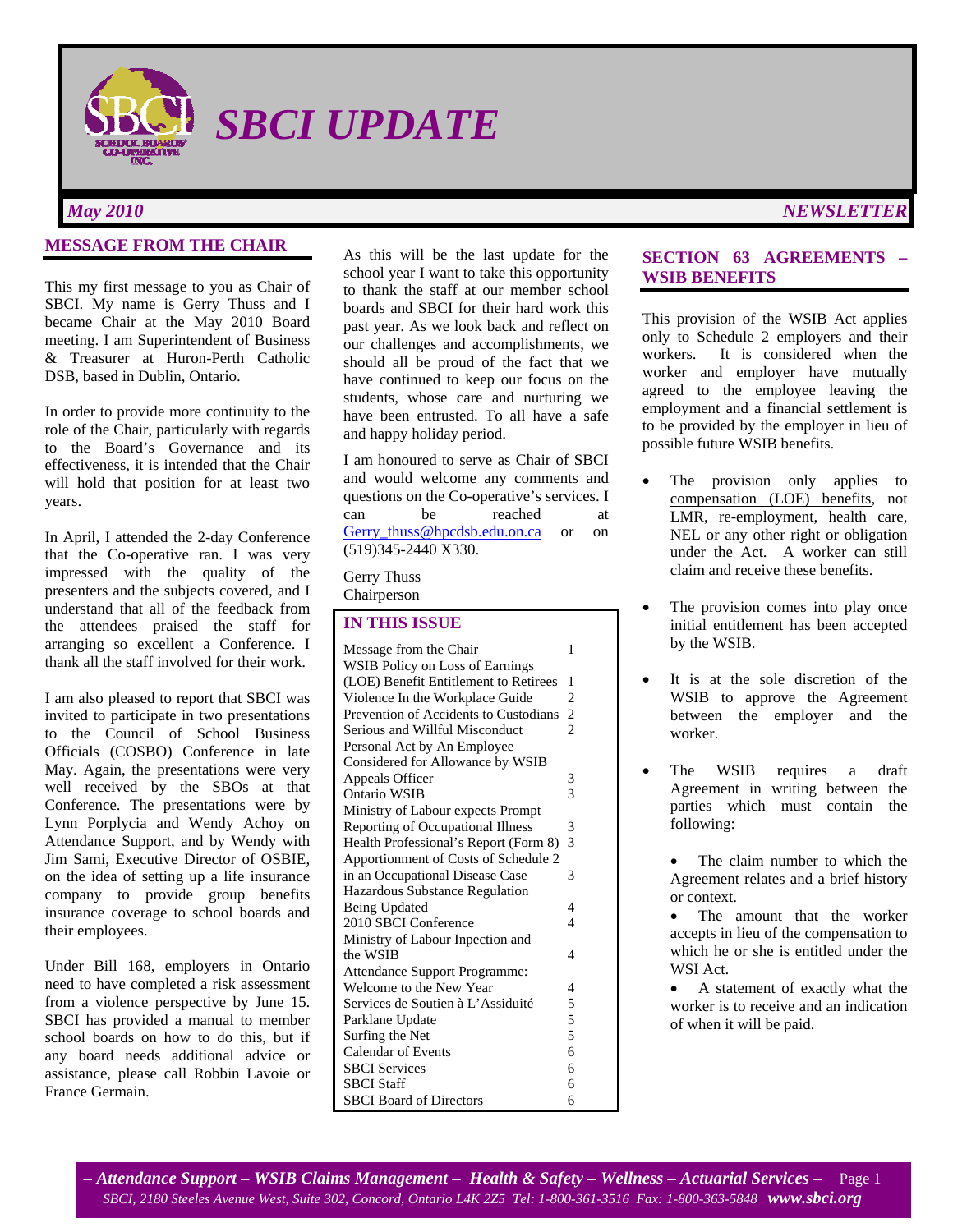• The amount is in recognition of all future LOE compensation to which the worker might be entitled under the Act and that the individual will not apply for or accept any further compensation benefits from the WSIB in relation to this claim.

• An acknowledgement that the worker has received independent legal advice/union representation and understands the effect of entering into this Agreement.

• The signatures of both parties.

• A statement pursuant to S.63 of the *Workplace Safety and Insurance Act,* the Workplace Safety and Insurance Board approves this Agreement between (worker's name) and (employer's name) for fixing the amount of compensation to which (the worker) is entitled under Claim Number \_\_\_\_\_\_\_\_\_\_\_\_\_\_.

These Agreements should be sent to the Director of Government Services at the WSIB, who confers with WSIB Legal Counsel on approving the Agreement or not. If approved, direction is placed on the claim file so that future compensation is not granted.

#### **FOCUS ON FALLS**

Ontario will target industrial workplaces this month to protect workers from hazards that can cause slips, trips and falls.

Inspectors from the Ministry of Labour will look for fall-from-height hazards involving platforms, raised floors, mezzanines and balconies. They will also check fall-arrest equipment and guardrails and look out for improper use of ladders and dangerous practices such as working on storage racks.

For each violation of the Occupational Health and Safety Act the court can impose a fine of up to \$500,000 against a corporation. Individuals face a fine of up to \$25,000, imprisonment of up to 12 months or both.

This inspection blitz is the third since 2008 focused on fall hazards in industrial workplaces. The Ministry of Labour blitz strategy targets all workplaces.

## **APPEALS SYSTEM PRACTICE AND PROCEDURES CONSULTATION**

Recently, the WSIB introduced updated Draft Appeals System Practice and Procedures Guidelines on their existing policy. This was in direct response to the most recent Value for Money Audit of the Appeals Branch conducted by KPMG in 2008. A number of recommendations were made in the audit. One related to strengthening the Appeals System Practice and Procedures Guidelines. Others were regarding: clarifying further the criteria around some Programme processes; timelines and exceptions; strengthening various methods of resolutions; managing the return of appeals to the Business Units; and managing performance measures, to name just a few.

In relation to the Appeals System Practice and Procedures Guidelines, the WSIB elicited comments and recommendations from the public. On behalf our member school board clients, a submission was sent in on April 26, 2010. Here are some of the highlights of our response to the Draft document:

• *Issues in Dispute – Handling by Business Unit* – A request was made in relation to how the Business Units gather information and write decisions. It was recommended that decisions follow the same format as the Appeals decisions where rationale, policy references, method of resolution and weight of evidence is referenced in the decisions.

• *Access* - It was recommended that in situations where there are prior claims, full disclosure be considered. Where prior claims are related to a different employer, a summary of the prior claim should be provided.

• *Appeal Time Limit Rulings* – The Draft document has language that essentially allows for the 6-month appeal time limit to extend to 12 months. It was requested that this be removed.

• *Code of Conduct for Representatives* – It was recommended that the Code of Conduct for Representatives be strengthened and penalties be levied for issues related to last minute requests for adjournment or cancellation of hearings.

• *Special Alternate Dispute Resolution (ADR) Projects* – As there is no formal ADR stream, a request was made to institute an ADR section, similar to WSIAT. ADR typically leads to more timely and effective resolution of issues.

• *Guideline for Conducting In*-*Person Hearings* – Presently, an employer is permitted to have one resource person in the hearing room. In today's complex work environments, sometimes there is a need for more than one resource person. It was recommended to remove the current limit of 1.

• *Return to Business Unit Procedures* – Under the new guidelines, the return of files to the Business Unit does not provide adequate accountability in terms of who does what. Therefore, a request was made to provide more precise details including our recommendation that the Business Unit Manager have carriage of claims returning from the Appeals Branch.

• *Withdrawals (Due to No Contact)* – The draft document is too lax when it comes to claims that are effectively withdrawn because of "No Contact". We have proposed time limits be instituted similar to those at WSIAT.

• *Georgraphic Location* – Generally, Appeals Resolution Officers are allocated by geographic location, although there are exceptions especially when the injured worker is French-speaking. It is recommended that a regular rotation of ARO's be considered throughout the province.

The consultation process concluded on April 29, 2010. The final document is expected to be released in the next few months.

## **2010 SCHEDULE 2 EMPLOYERS' GROUP CONFERENCE**

The Schedule 2 Employers' Group Conference is being held on September 29 and 30, 2010 at the Sheraton Parkway Hotel in Richmond Hill. The schedule for the two day conference includes several workshops you will be able to choose from on subjects related to Health and Safety, WSIB Claims Management, Attendance Management, Labour Relations and Wellness. Arrangements are underway to confirm the keynote speaker and if you have registered in previous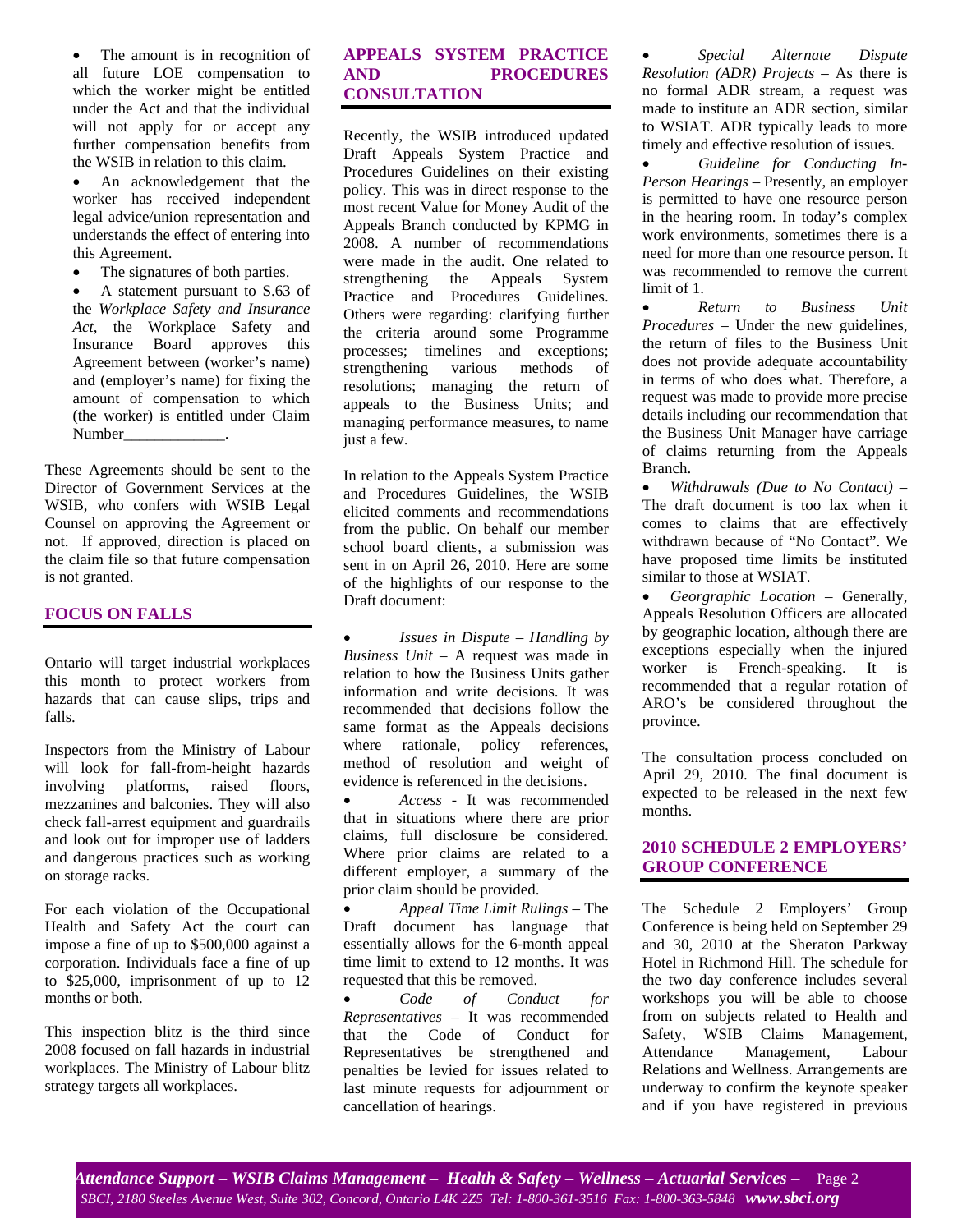years, you will get an email notice once the agenda has been finalized.

Online registration will be opened in early July at **www.s2egroup.com**. Any questions, please contact Chris@sbci.org

# **ENTITLEMENT TO WSIB BENEFITS FOR TEACHERS DURING SCHOOL BREAKS**

WSIB has not been consistent across the province in determining LOE benefits for teachers during school breaks (Christmas, March Break, Summer Months). SBCI challenged the decisions to pay full LOE during school breaks when the worker was partially disabled and the school board had a Return to Work Programme in place. WSIB Senior Management reviewed the varied approaches and a letter dated April 6, 2010 was received from the Director of Government Services (Schedule 2) confirming the following:

- Where the worker is unable to return to any type of work due to their injury/illness, full LOE benefits should continue.
- Where the worker is able to return to suitable work and the employer has provided or would normally provide suitable work at no wage loss during the regular school year, there is no entitlement to LOE benefits during the school break.

The Case Manager will confirm with the school board whether accommodated work would have been made available to the injured worker, were it not for the school break. This applies to permanently employed teachers. If a temporary contract teacher (supply) were injured and would have had to apply for EI during the school breaks, as the salary would not have continued, then the Season Layoff Policy will be applied by the WSIB.

School boards should monitor all injured workers while on school breaks and determine when the individual is partially disabled and communicate to the WSIB that modified work would be available, were it not for the school break. For all other 10-month employees, productive and possibly alternate or transitional work should be identified during these breaks and a valid offer of work made to the worker and sent to the WSIB. In most instances, the 10-month employee will decline the offer (secure EI benefits) and WSIB should be asked to support the RTW offer made by the school board. Ensure that you obtain a WSIB decision in writing.

## **WSIB AND HUMAN RIGHTS**

The Human Rights Tribunal of Ontario in a recent decision, found that an employer failed to properly consider an injured worker's request for accommodation that would allow him to perform the essential duties of jobs that were available. What makes this case noteworthy is that the WSIB had already ruled at the claims level that the employer had offered suitable modified work and had discontinued the worker's LOE benefits when he did not accept the work offered. Prior to the re-organization of the Ontario Human Rights Commission it was common practice for the Commission to refuse to hear cases like this one on the basis that the issues could be addressed at the WSIB & WSIAT. The decision in Boyce v. Toronto Housing Corporation, 2010 HRTO 520 (CanLII) suggests the new Ontario Human Rights Tribunal may be taking a more interventionist approach to human rights complaints that will show little deference to other tribunals and administrative agencies if it is felt that they have failed to properly consider the provisions in the Ontario Human Rights Code in their decision making.

This case dealt with a former Parking Enforcement Officer who injured his knee when his chair collapsed at work. The worker lived in Scarborough and the employer offered him accommodated work in downtown Toronto. The worker asked to work from home or from an alternative location closer to his home. In this case a WSIB Appeals Resolution Officer ruled that while a temporary modified job offered in 2005 as a Parking Enforcement Administrator was suitable it was not clear that the worker could safely get to work given his disability. Later in 2008 a WSIB Claims Adjudicator ruled that a permanent modified position as a dispatcher working downtown was suitable and that the worker could get safely to and from the workplace. The worker objected to that decision but did not complete an objection form and pursue the appeal right away. The employer ended up terminating the worker when he failed to accept the permanent modified work offered as a dispatcher. The worker appealed to the Ontario Human Rights Tribunal after he was terminated.

In the decision the Adjudicator, Brian Cook reviewed the relevant provisions in the Ontario Human Rights Code dealing with discrimination on the basis of handicap and the relevant provisions contained in the Workplace Safety & Insurance Act dealing with the duty to accommodate. He referenced the decision of the Supreme Court of Canada in Tranchemontagne v. Ontario (Director, Disability Support Program), 2006 SCC 14 (CanLII), (2006) 1 S.C. r. 513 for the proposition that the Human Rights Code is "fundamental law" and that statutory bodies like the WSIB must apply and interpret the Code where appropriate.

Mr. Cook noted that under the WSIB Early and Safe Return to Work policies the WSIB asks the employer, do you have suitable work. This is different from the question posed under the Ontario Human Rights Code, which is: "Can you accommodate this worker's disability, to the point of undue hardship?"

The following passages from the decision are significant:

"To satisfy the employer's duty under the Code, the return to work process must incorporate consideration of accommodation that would allow the worker to return to the essential duties of the pre-disability job and consideration of other accommodation that would allow the worker to return to work. The accommodation that is required is more than simply identifying an existing job that is physically suitable for the worker.

If the employer tells the WSIB that it does not have suitable work available for the worker, and in the absence of evidence that the employer cannot accommodate the worker because to do so would result in undue hardship, the employer may have breached its duty under the Code even if it has satisfied its duty under the ESRTW policies. This may be true even if the worker is provided with a labour market re-entry program by the WSIB: Snow v. Honda of Canada Manufacturing, 2007 HRTO 45 (CANLII)."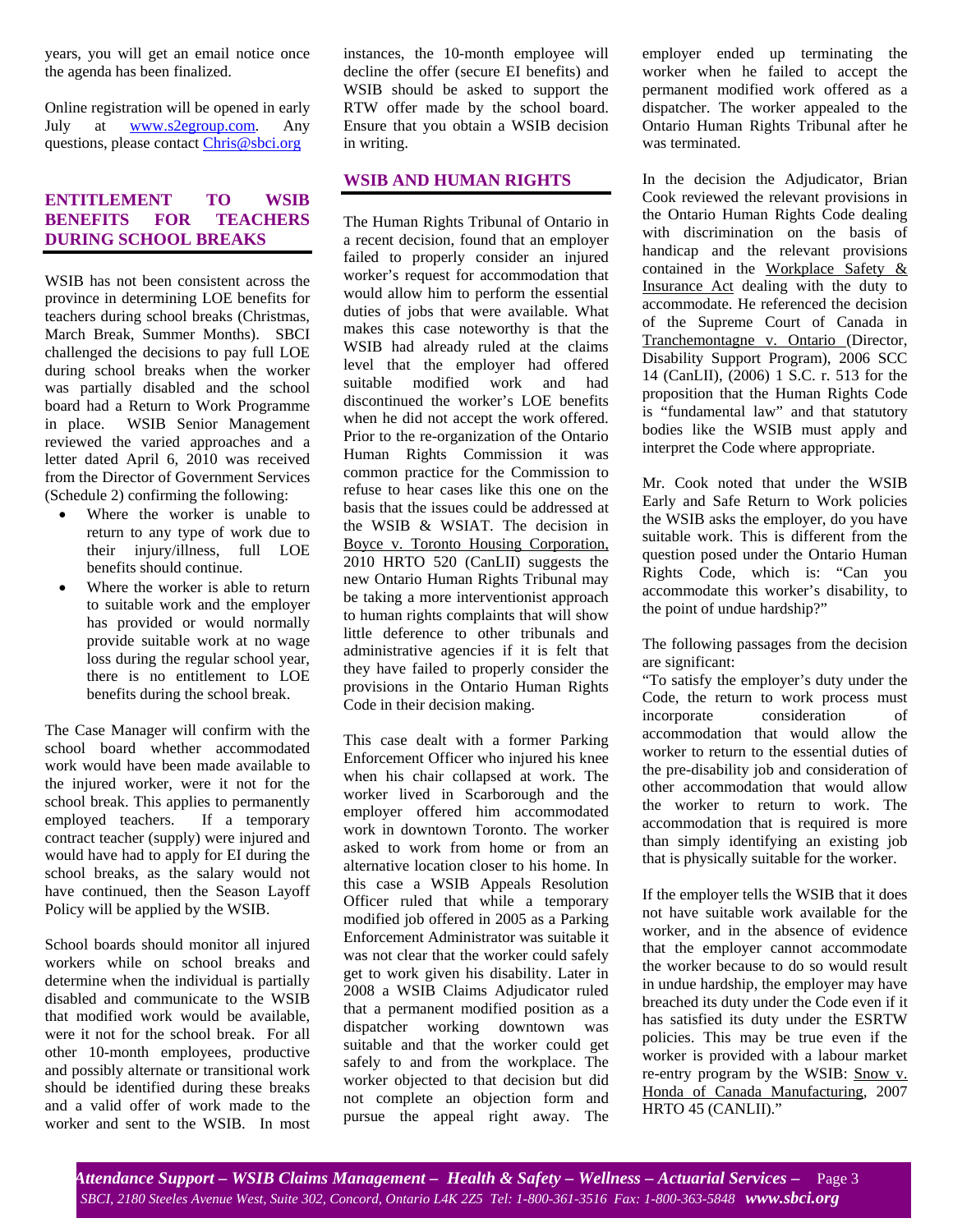The employer argued that the Ontario Human Rights Tribunal should not hear the complaint because the WSIB had or was already dealing with return to work process under the Workplace Safety & Insurance Act. Mr. Cook noted that section 45.1 of the Ontario Human Rights Code provides that "The Tribunal may dismiss an application, in whole or in part, in accordance with its rules if the Tribunal is of the opinion that another proceeding has appropriately dealt with the substance of the application."

Mr. Cook did not dismiss the application pursuant to section 45.1 because he was of the view that the Claims Adjudicator's decision failed to appropriately consider the worker's request for accommodation in regard to travel to and from work and parking. He noted that the Claims Adjudicator offered "little rationale" for his decision that the job offered was suitable. Mr. Cook noted that "the WSIB proceeding did not deal at all with the worker's request that he be allowed to do the Parking Administrator job at alternative locations."

Mr. Cook commented that he was satisfied that the worker had requested accommodation to allow him to do the Parking Administrator job at an alternative location and the request was reasonable and consistent with the worker's functional abilities. He acknowledged that this did not mean that the employer simply had to acquiesce to the request and was entitled to develop other solutions that fit better with the employer's business situation.

Mr. Cook concluded that the employer had failed to properly consider the worker's request for accommodation related to travel to and from work and had infringed the worker's Code protected rights. The hearing is to be reconvened to consider evidence and submissions on possible remedies in this case.

This decision confirms that it is more important than ever for employers to fully consider and address all aspects of a worker's request for accommodation whether they are dealing with a WSIB case or a non-occupational disability claim. In responding to such requests it is important to investigate, document and explain to the employee how the employer intends to accommodate their request. This does not necessarily mean that the employer has to provide what the worker is asking for but they do have to offer alternative solutions where the request for accommodation makes sense in light of medical or functional abilities information available to the parties. The case also stands for the proposition that the Ontario Human Rights Tribunal will exercise their jurisdiction under the Code where they feel that other administrative agencies and tribunals have failed to "appropriately consider the substance of the application." It remains to be seen if this interventionist approach will be followed by other Human Rights Adjudicators. If this is the future direction then employers will also want to have WSIB Case Managers and Appeals Resolution Officers address issues of accommodation explicitly with reasons in their decisions. Arguably this should not be the employer's responsibility but will require the WSIB to better train their decision making staff to "appropriately" address these issues. Employers don't want to be dealing with these types of issues in two different forums. Such an approach could lead to inconsistent decision making and will certainly increase employer costs.

If you have questions about this decision you can send them to chris@sbci.org.

## **REVIEW OF THE HEALTH AND SAFETY SYSTEM IN ONTARIO**

The Minister of Labour has appointed Tony Dean to lead a review of Ontario's occupational health and safety prevention and enforcement system, with the support of a panel comprised of safety experts from labour and employer groups and academic institutions (Expert Advisory Panel).

The panel has been charged to research best practices which improve workplace safety in national and international jurisdictions and will look at a range of issues including:

- Safety practices in a workplace and entry-level safety training
- Impact of the underground economy on health and safety practices
- Legislation and how it serves worker safety

A consultation paper has been created that outlines the focus points for the review and the areas for review are as follows:

- Efforts to improve collaboration and integration
- Underground Economy
- Vulnerable/precarious workers
- Incentives/supply chain
- Joint Health and Safety Committees/ Internal Responsibility System
- Technology/Innovation
- **Training**

For more details and the specific questions to answer for the submission please visit the Ministry of Labour website. Deadline for submissions is June 30, 2010.

# **MENTAL HEALTH STRATEGY**

Mental health is fast becoming a salient topic in the workplace, as we know that mental health conditions affect people of all ages, cultures, education and income levels. 20% of Canadians will experience a diagnosable mental illness in their lifetime, and only 1/3 of those in need will get access to necessary treatment and community supports.

There are a number of reasons why school boards need to develop a Mental Health Strategy to address the growing number of mental health issues in the workplace. These include: to comply with recent arbitral and case law decisions; to reduce direct and indirect costs; and to ensure the ongoing success of school board operations.

Quite often, mental health conditions initially present as performance issues. A number of tribunal decisions support the proposition that, if the employer is aware of a possible link between poor job performance and a disability or potential disability, the employer has a duty to investigate before taking action. That is to say that the school board's duty to accommodate begins, not necessarily when an employee requests accommodation, but rather when it has 'constructive knowledge' of an employee's condition. 'Constructive knowledge' means that an employer knows or should know of an employee's potential health condition. School boards cannot ignore circumstances which should lead them to investigate further, and a

*– Attendance Support – WSIB Claims Management – Health & Safety – Wellness – Actuarial Services* **–** Page 4 *SBCI, 2180 Steeles Avenue West, Suite 302, Concord, Ontario L4K 2Z5 Tel: 1-800-361-3516 Fax: 1-800-363-5848 www.sbci.org*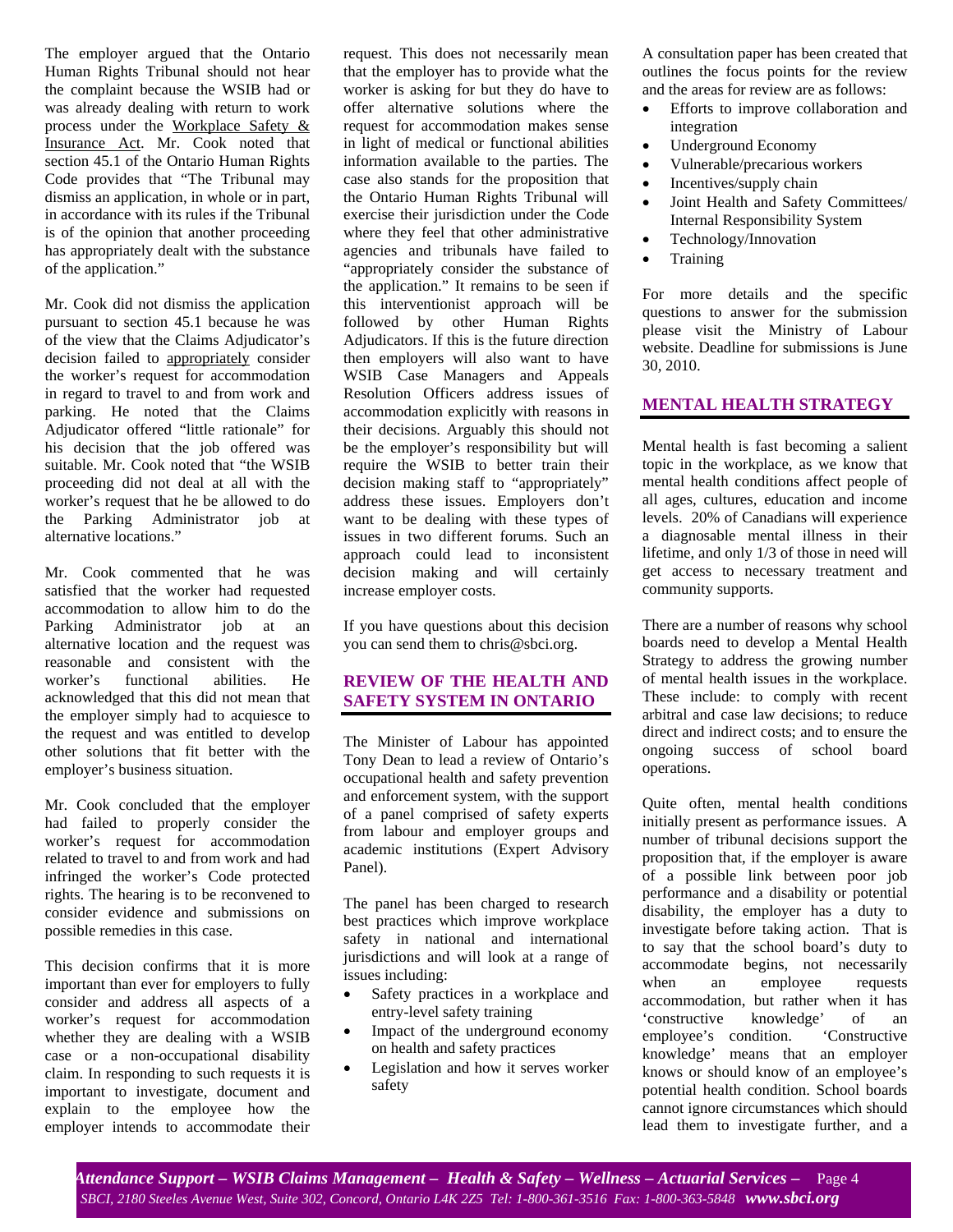lack of knowledge cannot shelter a school board from potential liability.

Direct costs can be demonstrated by salary continuation costs as well as disability claim costs. Mental health claims have overtaken cardiovascular disease as the fastest growing category of disability costs in Canada. 25% to 60% of disability claims have mental health as the primary diagnosis, while 75% of disability claims have a mental health component to them. Indirect costs, which are more difficult to quantify, include the costs associated with 'presenteeism'.

According to the Sloan Work and Family Research Network, presenteeism is defined as 'lost productivity that occurs when employees come to work but perform below par due to any kind of illness' These individuals, who experience illness, low morale, or exhibit a poor attitude, contribute to productivity losses at work. In a 1999 study sponsored by the Employers Health Coalition, researchers calculated that the costs of lost productivity are 7.5 times greater than costs due to absenteeism. (http://wfnetwork.bc.edu/glossary.php).

Both school board employees suffering with medical health conditions and their colleagues will contribute to presenteeism in the workplace. Common symptoms experienced by an individual suffering from a mental health condition include fatigue, loss of concentration and inability to focus. Colleagues of such an individual can feel an increase in stress from having to deal with increased workloads and feeling unfairly treated, which can in turn lead to de-motivation and decreased productivity.

Here are some basic tips on how to help employees who are struggling to stay at work:

- Understand your own preconceived ideas with regard to mental health conditions and educate yourself to challenge these ideas
- Know what signs and symptoms to look for in a struggling employee
- Know how to approach an employee suffering with a potential mental health condition.
- Ensure confidentiality for employees who do open up about their mental health conditions.

• Know what resources are available to support your employees and provide them with this information.

• Ensure you have a policy on substance abuse in the workplace, as depression or anxiety may lead people to self-medicate and develop substance abuse problems.

Implementing an effective Mental Health Strategy will go a long way in establishing a healthy work environment. With the development of our Mental Health Strategy, SBCI can empower our school board clients to assist their employees who are struggling to stay at work, to facilitate successful return to work planning, and to work towards achieving overall organizational excellence.

For more information regarding how SBCI can assist your board with the establishment and implementation of a Mental Health Strategy, please contact Lynn Porplycia at **lynn@sbci.org** or 1-800-361-3516, ext 237.

## **RECENT CASE LAW ON ATTENDANCE MANAGEMENT**

To stand the test of arbitration, Attendance Management (AM) Programmes need to be compliant with case law and Human Rights legislation. Some key case law principles indicate that AM Programmes must:

- Be non-disciplinary and supportive
- Not be inconsistent with collective agreements
- Address innocent absenteeism only and not culpable absenteeism
- Be communicated prior to implementation
- Consistently apply reasonableness and attendance standards
- Apply discretion regarding an employee's circumstances at each supportive coaching level

The following are three recent arbitration decisions that are both consistent with AM case law principles and reinforced by SBCI's AM Procedure template:

The first case, decided on July 27, 2009 involved a union's policy grievance related to the City of London's AM Programme. The arbitrator found the programme as drafted was "unreasonable both in terms of its structure, its wording and its overall tone." The structure was flawed, in part, because it was theoretically possible for employees to enter the programme with fewer absences than other employees depending on the timing of their absences. The wording was flawed because the repeated warnings of discharge made the programme appear more disciplinary than supportive. The arbitrator also found that the overall tone was unreasonable because "it creates the impression that in almost every case progression through the steps will lead to termination." The arbitrator ordered the programme "null and void" and noted a "major re-drafting effort" was required.

The second case involved the City of Hamilton's Attendance Support and Management Programme (ASMP) with which the union had four specific concerns: 1. the "threshold number of absences which trigger a meeting with a manager" was arbitrary; 2. the programme was unreasonable because it was applied retroactively to its implementation date; 3. it did not allow for discretion to be exercised by managers; and 4. it did not provide real support to employees. The arbitrator allowed the grievance in part and ordered the programme amended to eliminate retroactive application and make it clear that managers have discretion when making decisions about the consequences "which flow from the triggering events."

The third case between WorldColor (the employer) and the Communications, Energy and Paperworkers Union of Canada, Local 525-G (see http://onlinedb.lancasterhouse.com/image s/up-Somjen\_WorldColor.pdf) was decided on February 3, 2010. It was with respect to the union's grievance of attendance related letters sent to employees by the employer. A group of employees had either received a letter from the employer or been verbally told to improve their attendance or formal disciplinary steps would follow. The arbitrator concluded, ". . . taken together with the discipline or threat of discipline in the future . . . I conclude that all of the original letters were disciplinary and, because there was no culpable conduct, the letters cannot stand."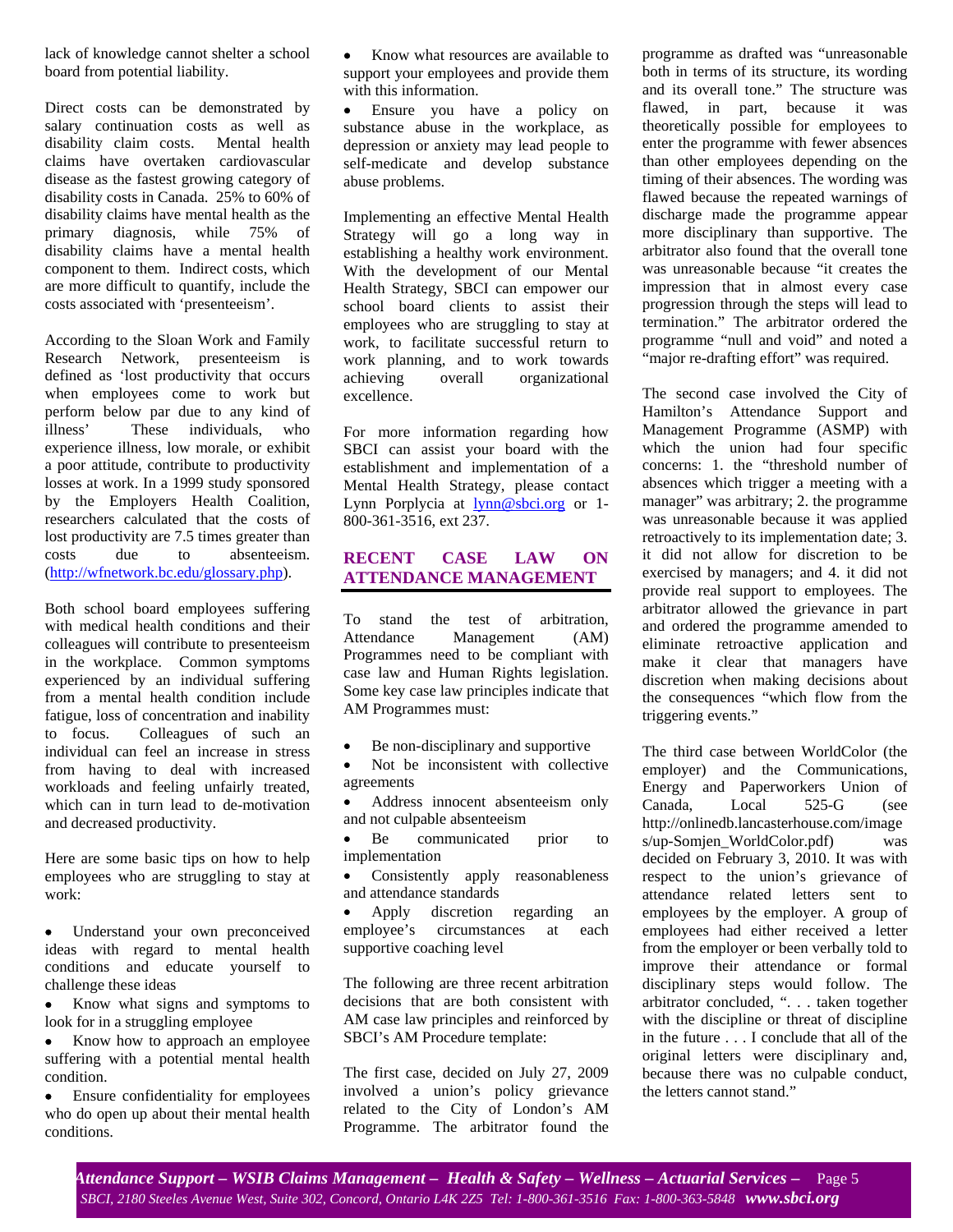It is clear from these decisions that innocent absenteeism cannot be handled through a disciplinary process and must be handled in accordance with a reasonable procedure. If you would like more information on SBCI's Attendance Support Programme please contact Lynn Porplycia, Attendance Support Practice Leader.

# **GRAND MÉNAGE 2**

Depuis 2006-07, le rapport annuel préparé par SBCI pour tous les conseils scolaires membres comprend une section sur la santé et la sécurité. Cette section du rapport contient une analyse des incidents répartie en cinq groupes d'employé(e)s. Au cours des années, cette analyse a démontré l'évidence que les blessures chez le personnel de conciergerie sont et continuent à être un problème qui requièrent une attention particulière. En 2005-06, la fréquence totale de blessures chez le personnel de conciergerie à temps plein présentait une moyenne de 15,98 pourcent. La fréquence moyenne de ce groupe d'employé(e)s a diminué depuis ce temps, mais en 2008-09, elle était toujours au-dessus de 13 pourcent.

Pour réussir à diminuer les risques et de la même façon réduire le taux élevé de la fréquence d'accident chez ce groupe d'employé(e)s, il a été nécessaire d'adopter une approche nouvelle et de revoir l'efficacité des programmes existants de prévention. Les recherches de SBCI sur les meilleures pratiques à travers les différentes juridictions ont mené à la conclusion que le programme Le grand ménage – Pratiques de travail sécuritaire à l'intention des concierges, préparé par la British Columbia School Safety Association (BCSSA) et WorkSafeBC de la Colombie Britannique, rencontrait très bien les besoins ciblés. Au début, ce programme vous a été présenté comme un programme de formation. Il est maintenant devenu une série d'ateliers qui assurent que les bonnes pratiques de travail sont en places et appliquées par le personnel de conciergerie.

Afin de faciliter le transfert des connaissances, SBCI a amélioré le programme Le grand ménage en ajoutant des exercices pratiques et des démonstrations pour que les superviseurs soient en mesure de démontrer et d'évaluer les bonnes techniques de travail. Cette formation convient idéalement à un groupe de 25 à 30 participants et ne peut qu'aider à la diminution du taux toujours élevé de blessures chez le personnel de conciergerie.

SBCI espère que ce matériel amélioré sera un outil essentiel pour aider les conseils scolaires à atteindre l'objectif commun de diminuer les blessures subites par ce personnel. Les consultants en santé et sécurité de SBCI se feront un plaisir d'assister les conseils scolaires dans la formation des formateurs et/ou la mise en œuvre de cet excellent programme et continueront à travailler à l'amélioration de celui-ci.

N'hésitez pas à nous faire savoir comment nous pouvons vous aider. Il faut se rappeler que nous travaillons tous dans un but commun qui est la prévention des accidents du travail.

#### **A CLEAN SWEEP 2**

Starting in 2006-07, SBCI introduced a Health & Safety section to its annual report that it completes for all member boards. This section of the report contains an analysis of incidents for each major employee group and it has become increasingly evident that injuries to Custodians has and continues to be a problem area that needs particularly close attention. Overall injury rates per 100 Custodian FTE averaged 15.98 for 2005- 06. The average rate has lowered since then, however is still above 13 per 100 for this employee group in the 2008-09 school calendar year.

Creative thinking and programme improvement were needed to help lower the risks and, at the same time, the extremely high accident frequency rates for this employee group. SBCI researched several best practices from across various jurisdictions and concluded that A Clean Sweep "Safe Work Practices for Custodians", developed by the British Columbia School Safety Association (BCSSA) and the WorkSafeBC of British Columbia, nicely met the programme needs. It was introduced as a training programme and now has been improved to become a series of workshops to ensure proper work practices are put in place.

SBCI has enhanced A Clean Sweep with practical exercises and hands on demonstrations so the knowledge transfer is completed and that supervisors are able to evaluate proper technique. Ideally suited for between 25 and 30 Custodians, this training can only assist in further lower the continued high injury rates for Custodians.

SBCI hopes that these materials will become central to your campaign to lower the injuries that are affecting Custodians in school boards. SBCI Health and Safety Specialists would be pleased to assist with training on a "Train the Trainer" basis and will continue to implement programme improvements.

Please let us know how we can assist you in implementing this excellent programme so that the incident rates for Custodians can be reduced significantly.

## **PARKLANE UPDATE**

## *Parklane Website*

Parklane has recently made changes to their website including a list of upcoming training events and an overview of their products including system requirements and hosting information. If you have not already done so, we encourage you to log on to the Customer Forum where you will have access to current user manuals for all Parklane modules, software upgrades and changes. To view the Parklane website, log on to www.parklanesys.com

If you have recently had staffing changes within your school board be sure to advise Parklane m.ellis@parklanesys.com of your new contact information so your staff receives the latest bulletins from Parklane Systems.

#### *Parklane Maintenance*

The summer months are an excellent time for simple maintenance to your Parklane System to ensure it is running at maximum performance. Suggestions on maintaining your system are:

• Ensure any new school locations are added to Parklane's Personal Data Module